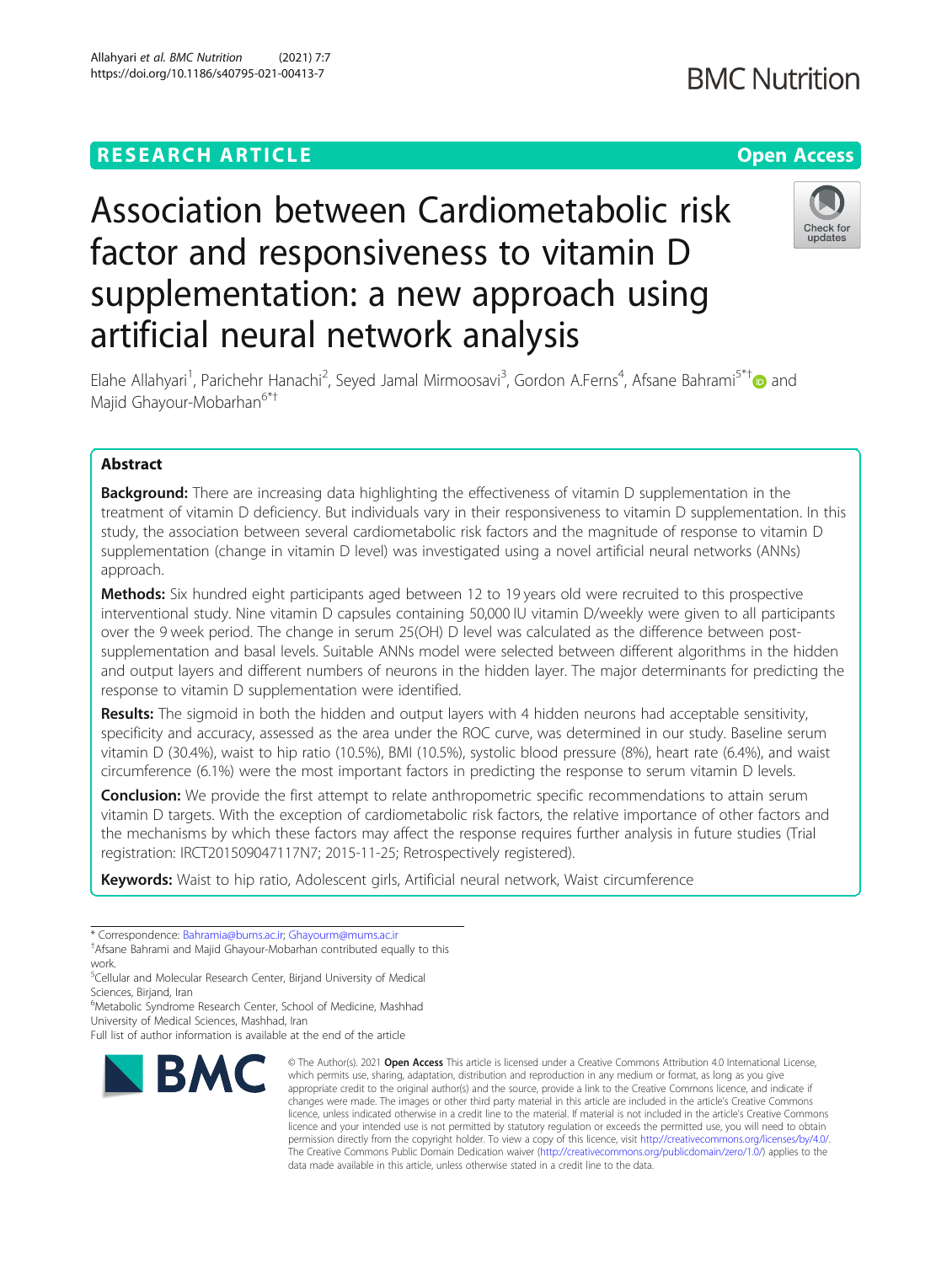# Background

Vitamin D (VitD) is a fat soluble vitamin, the major source being dermal synthesis under ultraviolet light exposure, although it is also obtained in limited amounts from specific food intake [[1\]](#page-6-0). VitD deficiency appears to contribute to the development of several chronic diseases [[2](#page-6-0)–[4\]](#page-6-0). In recent years, the prevalence of VitD deficiency has increased among healthy children and adolescents globally [\[5](#page-7-0)–[7](#page-7-0)]. In observational studies, several factors have been found to be related to a low VitD status, for example female gender, elderly, low socioeconomic status, high latitude of residence, non-white ethnicity, overweight, less outside physical activity, and dietary intake [\[8](#page-7-0)–[10](#page-7-0)].

There are accumulating data highlighting the importance of supplementation as an effective approach to solve the problem of VitD deficiency [[11](#page-7-0)–[14\]](#page-7-0). Preservation of VitD stores without supplementation or careful attention to dietary resources is difficult, particularly in environments where sun exposure and natural food source is restricted [\[15](#page-7-0)]. Furthermore individual responses to supplementation are variable. VitD type and dose, baseline VitD level, age, season, latitude, simultaneous use of calcium supplement, and body mass index (BMI) are parameters that have been shown to be affect responsiveness to VitD supplementation [\[16](#page-7-0)–[21\]](#page-7-0).

The prevalence of overweight among adolescents has manifested an alarming increase, which absolutely reach a pinnacle in adults more severe obese [\[22](#page-7-0), [23\]](#page-7-0). Obesity is one of the main public health problems around the world. Central obesity is related to metabolic syndrome (MetS), insulin resistance, type 2 diabetes mellitus and atherosclerotic cardiovascular disease (CVD) [[24](#page-7-0)]. Due to the negative association between VitD concentrations and the degree of obesity, and central adiposity [[25\]](#page-7-0), a potential role of hypovitaminosis D in the pathogenesis of the MetS has also been proposed [[26](#page-7-0)]. There are numerous parameters that predict overweight/obesity, cardiovascular risk factors, and disease. There are some simple methods that can be used to evaluate these parameters in primary care facilities, i.e. measurements of body weight (BW), height, neck circumference (NC), waist circumference (WC), wrist circumference, hip circumference (HC), blood pressure (BP) and calculations of waist-to-hip ratio (WHR) and BMI.

Despite the considerable cross-sectional interrelations of low serum (S)-25(OH) D levels with the components of MetS of which have cardiovascular effects, there are no data on whether anthropometric parameters can modify the magnitude of the effect of VitD supplementation to correct VitD deficiency.

Previous studies have analyzed their data using canonical statistical methods that are based on the presumptions of linear relationships between variables. These approaches have less statistical power in the assessment of non-linear and complex relationships, as commonly detected in biological pathways. Recently, these limitations have been overcome through the application of a novel data mining analysis, artificial neural network (ANN) [[27\]](#page-7-0). The ANNs similar to other machine learning algorithms were formerly exerted in various studies to recognize predictive factors of different chronic diseases [[28](#page-7-0), [29](#page-7-0)].

In this study we have evaluated the association between cardiometabolic risk factors and the increments in serum 25(OH) D levels in response to very high dose VitD supplements in a large sample of adolescents girl by using ANN approach.

# Methods

# Study design and populations

This prospective and interventional study was performed in January–April 2015 at Mashhad and Sabzevar cities, Iran, as described previously [\[7](#page-7-0), [30\]](#page-7-0). Eligible subjects  $(n = 640)$  received a 50,000 IU soft-gel capsule VitD/ weekly for 9 weeks, according to guidelines [[31\]](#page-7-0). The Ethics Committee of our University (MUMS) approved all the study protocol, and written informed consent was signed by all participants and their guardians.

Physical activity was estimated by a validated questionnaire and reported as metabolic equivalents (METs) in hours/daily [[32\]](#page-7-0). Demographic data and use of sunscreen were gathered via an expert interview. Regarding passive smoking status, all participants in the study were instructed to respond to the question [[33\]](#page-7-0): "Do one/or both of your guardians currently smoke cigarettes/tobacco and are you exposed to smoke > 1 h/daily?

### Anthropometric and cardiac measurements

Anthropometric parameters including BW, height, NC, WC, HC, Heart rate (HR), wrist circumference, systolic BP (SBP) and diastolic BP (DBP) were measured in duplicate based on the standard NHANES III procedure as described previously [[7\]](#page-7-0), and then BMI and WHR was computed. When the first two measures varied even 0.3 cm, a 3rd measurement was undertaken, and the mean of all measures recorded was calculated.

# Blood collection and VitD assessments

Fasting blood samples were obtained early in the morning at baseline and after 9 weeks' trial. An electrochemiluminescence (ECL) technique (Roche, Basel, Switzerland) was recruited for the measurement of S-25(OH)D.

#### Statistical analysis

Normality of data was checked using the Kolmogorov-Smirnov test. Frequency or mean ± standard deviation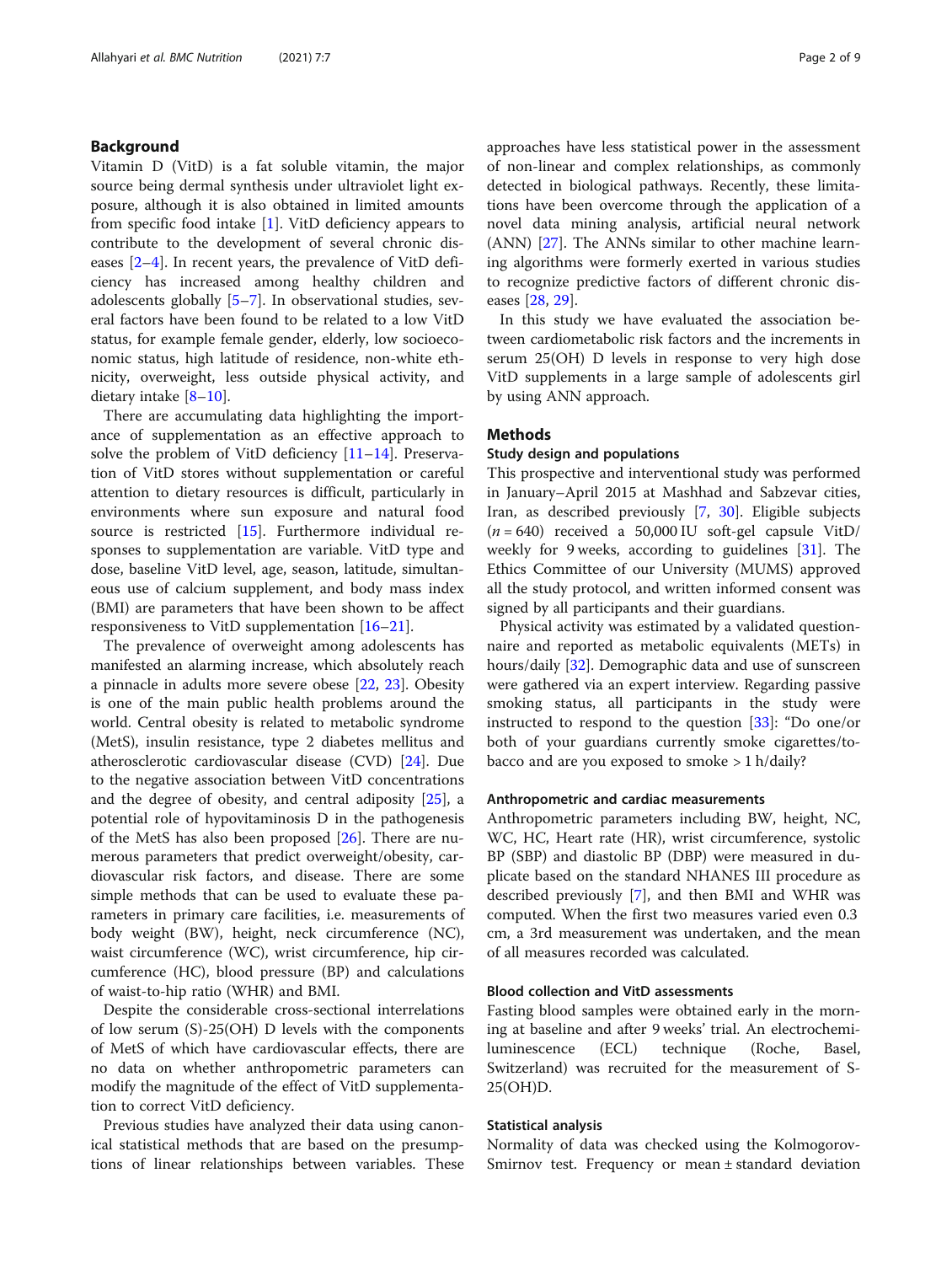(SD) reported descriptive statistics. Then, sociodemographic and cardiometabolic risk factors were compared by Kruskal-Wallis/one-way ANOVA, or chi-square/ Fischer's exact test in the different tertiles of increments in serum 25(OH) D in response to supplementation. P value < 0.05 was set as significance.

# ANN system for predicting VitD response to supplementation

ANN technique approximate relationship function between input and output data by nonlinear processing elements (named neurons) that are connected in a parallel structure like biological neurons in the human brain [[34\]](#page-7-0). The ANN model with one hidden layer can efficiently approximate any continuous variable when number of hidden neurons are sufficient [[35\]](#page-7-0). However, there is a lack of consensus surrounding the general rules to find optimal number of hidden neurons and transfer functions between layers [[36\]](#page-7-0). Furthermore, the feed forward network is one of the most widely used ANNs designed for model processing, forecasting, pattern discrimination and classification [[37](#page-7-0)].

The data were randomly divided into two groups (70% for training and 30% for testing set) by using Statistical 100 Package for Social Sciences version 19 (SPSS Inc., Chicago, Illinois, USA). Then, the feed-forward ANN with back-propagation algorithm were used to train data with different algorithms (hyperbolic tangent or sigmoid transfer function in hidden layers and linear, softmax, hyperbolic tangent or sigmoid transfer function in output layer) and different number of neurons (between 2 and 50) in one hidden layer model. Therefore, factors of the ANN model including Initial Lambda, Initial Sigma, Interval Center, Interval Offset, and Maximum Training Epochs were 5e-7, 5e-5, 0,  $\pm$ 0.5, and automatically, respectively. The input variables used were: age, use of sun protective cream (no, yes), passive smoker status (no, yes), baseline serum VitD level, BMI, physical activity, heart rate, SBP and DBP, NC, WHR, wrist circumference, HC, and WC. Finally, the optimum ANN structure was selected according to obtained mean sum of square errors of three replicate in both training and test sets. After that, according to 33th and 66th percentile of Δ25(OH) D level or the difference between postsupplementation and basal levels, output layer is categorized like: low (< 20.80 ng/mL), moderate (between 20.81 to 34.57 ng/mL), and high  $(> 34.57 \text{ ng/mL})$  and performance of selected ANN architecture was expressed according to the sensitivity, specificity, and accuracy area under the ROC curve (AUC).

# Result

All 640 subjects received capsules of 50,000 IU of VitD, and 620 completed the 9 weeks supplementation. In present study, full data were available for 608 adolescent student girls aged between 12 to 19 years old. At baseline, 74.5, 15.5 and 10% of participants suffered from severe VitD deficiency (< 10 ng/ml), VitD deficiency (< 20 ng/ml) and VitD insufficiency (< 30 ng/ml). Serum levels of 25(OH) D (9.4 ± 8.8 vs.,  $36.4 \pm 15.6$  ng/mL; P-value < 0.001) were elevated significantly by the end of study versus the baseline. The mean net change in 25(OH) D post intervention was  $26.9 \pm 16.4$  ng/ml.

Table [1](#page-3-0) reports comparison of demographic and cardiometabolic risk factors between the tertiles of response to serum VitD categories. As the table clearly shows, only baseline serum 25(OH) D, age, WHR, and WC had significant difference between three tertile groups of response to supplementation ( $P < 0.05$ ).

We obtained sum of square error of ANNs algorithm. We selected suitable transfer function in hidden and output layers (Fig. [1](#page-4-0)a) and sufficient number of hidden neurons (Fig. [1](#page-4-0)b). With increasing hidden neurons, over fitting in ANNs algorithms were prevented when sum of square error in training and test sets were closed. Figure [1](#page-4-0)a revealed that a sigmoid function at both hidden and output layers had the best performance with 6.47 and 2.85 sum of square error in training and testing sets.

The best performance was also found using the ANN algorithm with 4 hidden neurons in Fig. [1](#page-4-0)b.

Figure [2](#page-4-0) shows the specificity, sensitivity, and AUC values of 66, 62, 70.3% for low, 66, 62, 66.9% for moderate, and 60, 63, 65% for high responsiveness to VitD supplementation respectively. The variable importance in Fig. [3](#page-5-0) displayed that the top-6 determinants of  $\Delta 25(OH)$ D were basal VitD (30.4%), WHR (10.5%), BMI (10.5%), SBP (8%), WC (7.2%), HR (6.4%), and WC (6.1%). Other factors had < 6% importance. Therefore, cardiometabolic variables were found to be the most important predictive factors after baseline serum VitD.

# **Discussion**

Obtaining VitD from food sources whilst ideal, is usually difficult to achieve because of its low concentrations in unfortified foods. Daily supplementation may be appropriate to preserve a constant serum level of 25(OH) D, though compliance with a daily regimen can be a big challenge in some cases (58). Taking a high-dose of VitD3 (50,000 IU per week) is recommended for hypovitaminosis D therapy [\[38](#page-7-0)], so in the present trial, we administrated 9 high-dose VitD capsules (50,000 IU cholecalciferol per week). To identify novel and hidden determinants that explain the individual variations in the response to the VitD supplementation, we applied a best data mining model. Results of the present study highlight the importance of cardiometabolic risk factors in characterization of response to VitD intervention.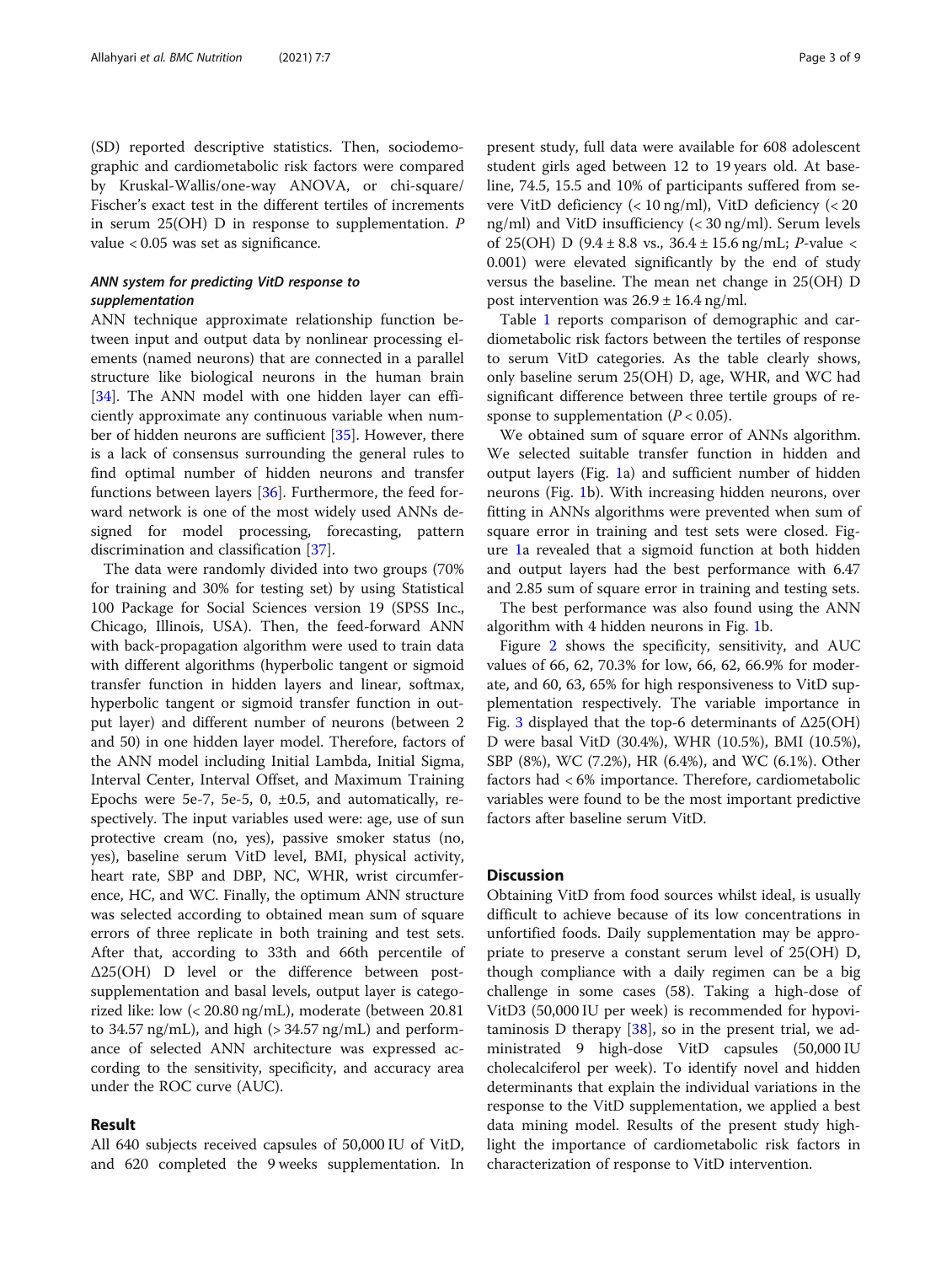| <b>Variables</b>            |           | <b>Response to treatment</b>                            |                                                 |                                              | P       |
|-----------------------------|-----------|---------------------------------------------------------|-------------------------------------------------|----------------------------------------------|---------|
|                             |           | <b>1st Tertile</b><br>$(n = 193)$<br>$\leq$ 20.80 ng/mL | 2nd Tertile<br>$(n = 212)$<br>20.81-34.58 ng/mL | 3rd Tertile ( $n = 203$ )<br>$>$ 34.58 ng/mL | value   |
| Basal 25(OH) D (ng/mL)      |           | $13.7 \pm 12.7$                                         | $7.7 \pm 5.7$                                   | $7.37 \pm 4.8$                               | < 0.001 |
| Age (year)                  |           | $14.9 \pm 1.5$                                          | $14.5 \pm 1.5$                                  | 14.6 $\pm$ 1.5                               | 0.01    |
| Physical activity (MET/h)   |           | $45.8 \pm 4.0$                                          | $44.9 \pm 2.8$                                  | $45.5 \pm 3.8$                               | 0.07    |
| BMI (kg/m2)                 |           | $21.4 \pm 3.9$                                          | $21.2 \pm 4.3$                                  | $20.5 \pm 3.7$                               | 0.11    |
| Use of sun protective cream | Yes       | 84 (31.8)                                               | 93 (35.2)                                       | 87 (33.0)                                    | 0.98    |
|                             | <b>No</b> | 109(31.7)                                               | 119 (34.6)                                      | 116 (33.7)                                   |         |
| Passive smoking exposure    | Yes       | 125(31.1)                                               | 139 (34.6)                                      | 138 (34.3)                                   | 0.78    |
|                             | <b>No</b> | 68 (33.0)                                               | 73 (35.4)                                       | 65 (31.6)                                    |         |
| Heart rate                  |           | $83.5 \pm 13.4$                                         | $82.5 \pm 12.7$                                 | $83.7 \pm 12.9$                              | 0.60    |
| SBP (mm Hg)                 |           | $96.9 \pm 14.7$                                         | $96.7 \pm 15.8$                                 | $95.7 \pm 13.5$                              | 0.65    |
| DBP (mm Hg)                 |           | $62.9 \pm 14.8$                                         | $61.2 \pm 13.5$                                 | $63.1 \pm 11.4$                              | 0.14    |
| $NC$ (cm)                   |           | $31.1 \pm 2.4$                                          | $31.40 \pm 2.3$                                 | $30.9 \pm 2.1$                               | 0.10    |
| <b>WHR</b>                  |           | $0.76 \pm 0.06$                                         | $0.78 \pm 0.06$                                 | $0.76 \pm 0.06$                              | 0.005   |
| Wrist circumference (cm)    |           | $15.1 \pm 1.16$                                         | $15.2 \pm 1.05$                                 | $15.1 \pm 1.01$                              | 0.31    |
| $HC$ (cm)                   |           | $92.4 \pm 8.70$                                         | $91.1 \pm 9.14$                                 | $90.8 \pm 8.7$                               | 0.15    |
| WC (cm)                     |           | $70.5 \pm 8.58$                                         | $70.7 \pm 9.02$                                 | $68.9 \pm 8.3$                               | 0.04    |

<span id="page-3-0"></span>Table 1 Comparison of demographic and cardiometabolic risk factor between the tertiles of response to vitamin D categories

Data presented as mean ± SD or number (%). P-value is obtained by Kruskal Wallis Test (non-normally distributed variables) or Chi-square test (categorical variables). Significant of bold value are< 0.05 levels. Abbreviation: SBP systolic blood pressure, DBP diastolic blood pressure, NC neck circumference, WHR waist-tohip ratio, WC waist circumference, HC hip circumference

In adolescents girls we found that basal serum levels and age determined the increment in serum 25(OH) D following the use of supplements. Rahmanian et al. reported that baseline serum VitD amounts and geographical region are determinants of the magnitude of responsiveness to supplementation [[39](#page-7-0)]. Recently, a systematic review and meta-analysis of randomized controlled trials (RCTs) revealed that baseline 25(OH) D concentration and age were significant determinants of changes in 25(OH) D concentration following VitD treatment [\[40\]](#page-7-0). The inverse association between baseline levels of S-25(OH) D and changes in 25(OH) D in response to VitD intervention may be due to the a negative feedback of 25-hydroxylase activity [\[41](#page-7-0)]. Aging has commonly reported to be related with decreased circulating values of 25(OH) D [[42,](#page-7-0) [43](#page-7-0)]. Although, other evidence has reported that aging has little or no effect on response to supplementation [[44](#page-7-0)–[47](#page-7-0)]. The reason for the contradictory findings is the mean age of the volunteers is different between studies.

With our model, the 29.3% increase in serum 25(OH) D following VitD supplementation can be predicted if anthropometric parameters including WHR, NC, WC, wrist circumference, and HC levels are known.

There is accumulating evidence of an inverse relationship between serum 25(OH)-D and indices of adiposity, including weight, BMI, percent body fat, WC and WHR.

For instance, the BW, BMI, and WC of the women with ≥90 nmol/l serum 25(OH) D were significantly lower compared to women with < 90 nmol/l serum 25(OH) D subjects. But, the HC and the WHR were not differed between both groups [\[48](#page-7-0)]. Furthermore, Tamer and coresearchers found that serum 25(OH) D levels were inversely associated with BMI, WC and WHR  $(r = -0.48,$  $p < 0.0001$ ; r = -0.48, p < 0.0001 and r = -0.31, p < 0.05, respectively). The authors concluded that hypovitaminosis D in lacking of diabetes type 1 and hyperparathyroidism may be associated with obesity/abdominal obesity [[49\]](#page-7-0). Similarly Vilarrasa et al by using bivariate correlation analysis reported that the serum 25(OH) D levels were inversely correlated with BMI ( $r = -0.43$ ,  $p = 0.001$ ) and WHR ( $r = -0.40$ ,  $p = 0.001$ ) [\[50](#page-7-0)]. In a populationbased study in elderly, higher BMI, and WC were significantly related with lower serum 25(OH) D (standardized  $β$  values = −0.136, and −0.137, respectively;  $P$  <0.05), after adjustment for possible confounders [\[51](#page-7-0)].

One of the explanation for the relationship between obesity and lower VitD levels is because of the higher capacity of VitD storage in the fat tissue or the interaction with autocrine elements generated via adipose tissues [[52](#page-7-0), [53](#page-7-0)]. But, the reverse of causal inference of higher BMI in the attenuating of VitD status was not proven [[54](#page-7-0)]. It is also suggested that the higher serum 25(OH) D conversion to 1,25(OH)2D found in obese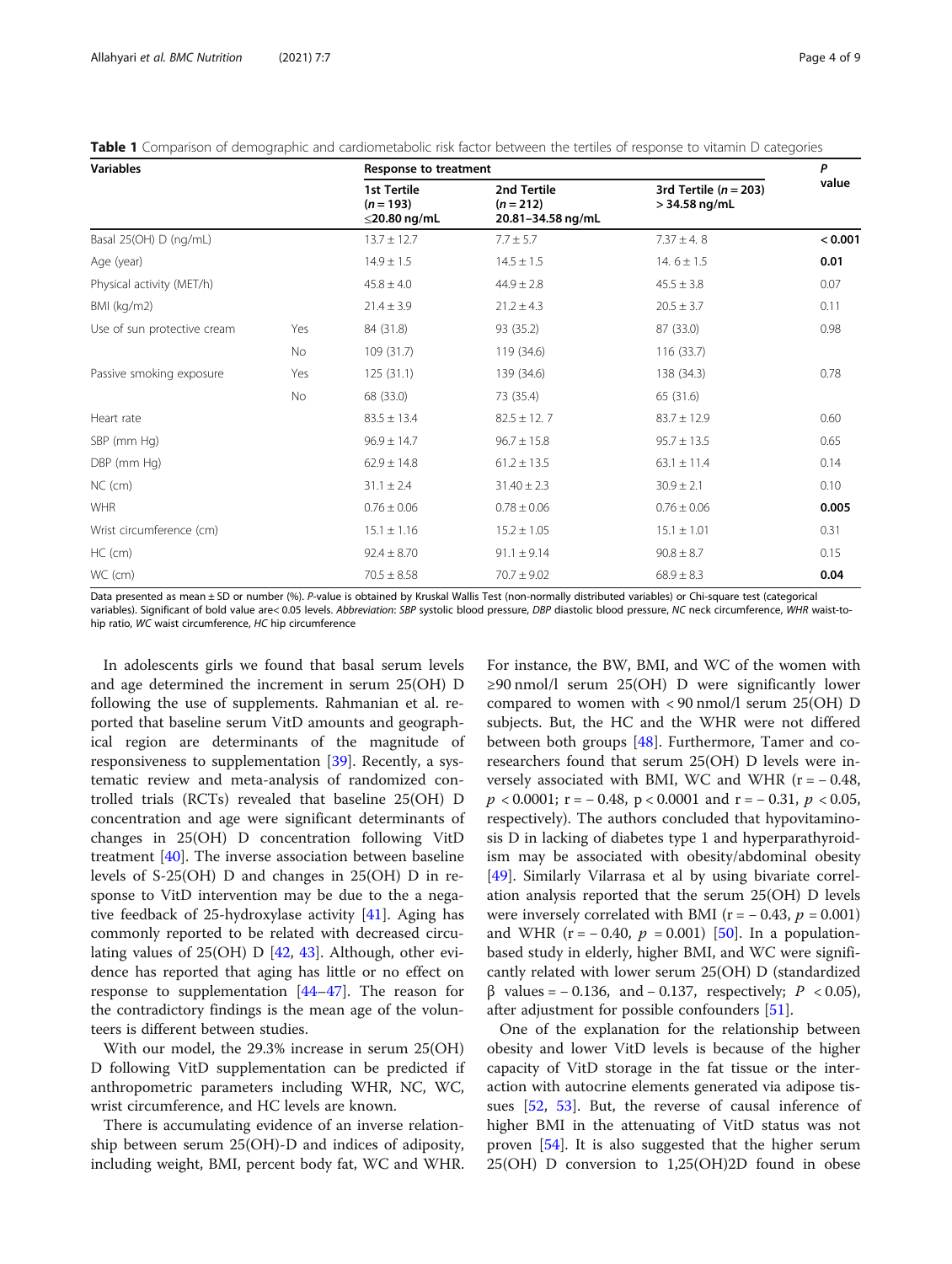<span id="page-4-0"></span>



cases [[55](#page-7-0)] may be increased in obese individuals with low serum 25(OH) D concentrations versus obese subjects with higher concentrations causing to great 25(OH) D consumption.

In agreement with our findings, results from previous studies using classical linear statistical methods highlighted the hallmark of anthropometric indices in variance of S-25(OH)-D levels post-supplementation. Previous reports from particular age groups highlighted a significant role for BW for prediction of variation in 25(OH) D levels after intervention [\[56](#page-7-0)–[58](#page-7-0)] even compared to body fat mass [[56](#page-7-0)]. Blum and co-workers reported that magnitude of increasing in serum value of 25(OH) D concentration in response to supplementation negatively related with BW, BMI, central body fat, and waist round in elderly [[59\]](#page-8-0). Twelve-week VitD supplementation in healthy overweight and obese female led to statistically significant reduction in body fat mass compared to the placebo group, however, BW and WC did not change significantly in intervention and placebo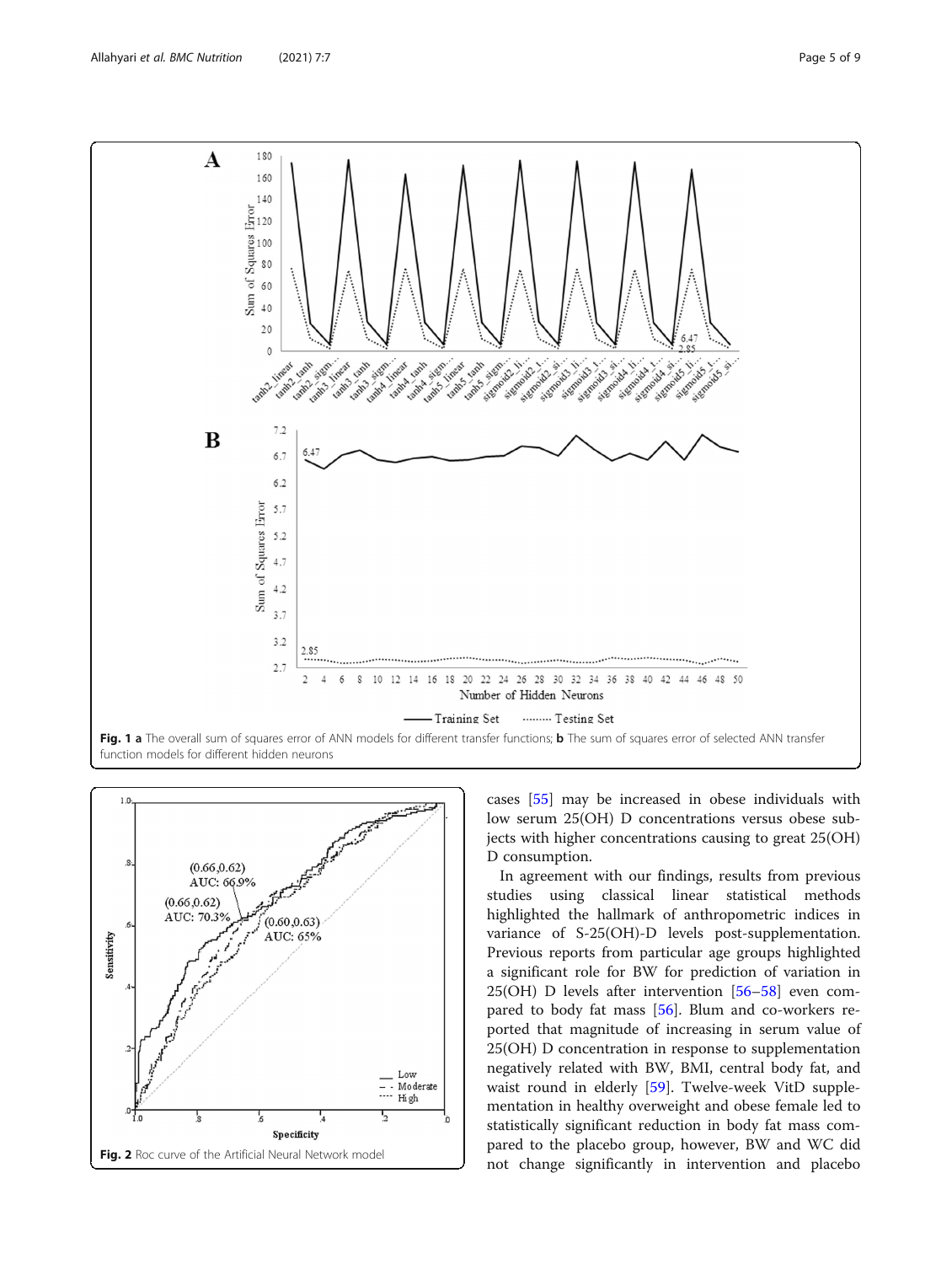<span id="page-5-0"></span>

groups. A significant inverse association between variations in serum 25(OH) levels and body fat mass was found  $(r = -0.319, P = 0.005)$  [[60\]](#page-8-0).

WC and WHR are the most prevalent representative measures of visceral adipose tissue. But, WHR may be a superior predictor of CVD risk as HC is inversely related with the evolution of cardio-metabolic risk factors [\[61](#page-8-0)–[63\]](#page-8-0). An interesting and novel finding of our algorithm is the independent, relationship of VitD responsiveness with WC and WHR. Pasco and colleagues observed that women with a normal WC were 1.5–fold more likely compared to women with a higher WC to have high serum  $25(OH)$  D (OR = 1.46, 95% CI:1.02–20.8;  $p = 0.038$  [\[64](#page-8-0)].

NC was identified as the third significant predictor that independently affected the response of S-25(OH) D to VitD supplementation in current study. NC, as an indicator of upper body subcutaneous fat distribution suggested having potential for using as identification of overweight/obese individuals. From the anatomical standpoint, upper-body subcutaneous adipose tissue is a unique fat storage situated in a separate section compared with visceral adipose tissue. Systemic free fatty acid levels are mainly derived from upper-body subcutaneous fat, indicating that this fat storage may be involved in the risk of CVD [\[65](#page-8-0), [66](#page-8-0)]. NC as a measure of neck fat is a very simple, convenient and reliable alternative measure of obesity and may even be an better independent marker of metabolic risk versus BMI and WC [[67,](#page-8-0) [68](#page-8-0)].

Wrist circumference measurement being easy-todetect, and noninvasive may be a good surrogate to analyze bone metabolism because it is an simple to measure the skeletal frame without being significantly confounded via variation in body fat and perturbing factors [[69](#page-8-0)].

Unlike other anthropometrics, it has a high reproducibility because it does not need multiple repeated assessments for precision and reliability [\[70](#page-8-0)]. Wrist circumference could be proposed as a novel anthropometric measurement for prediction of insulin resistance, metabolic syndrome and CVD [[71](#page-8-0)]. But it could only explain 4.6% of total slope representing the elevation in S-25(OH) D concentration post VitD therapy.

The renin–angiotensin system (RAS) contributed in the regulation of BP, volume and electrolyte homeostasis. Dys-activation of the RAS may cause to hypertension. VitD is an effective endocrine suppressor of renin production and a negative regulator of the RAS. In animal model, lacking the VitD receptor (VDR) has elevated production of renin and angiotensin II, leading to hypertension. Low VitD status has been connected with an higher risk of cardiovascular disease and [[72,](#page-8-0) [73](#page-8-0)] hypertension [[74](#page-8-0)]. Vimaleswaran and co-researchers reported that elevated 25(OH) D values were related with lower SBP (β per 10% alteration =  $-$  0.12 mmHg, 95% CI:–0.20 to − 0.04;  $p = 0.003$ ) and decreased risk of hypertension  $(OR = 0.98, 95\% \text{ CI:}0.97-0.99; p = 0.0003)$ ; but, they did not found an relationship between 25(OH) D level and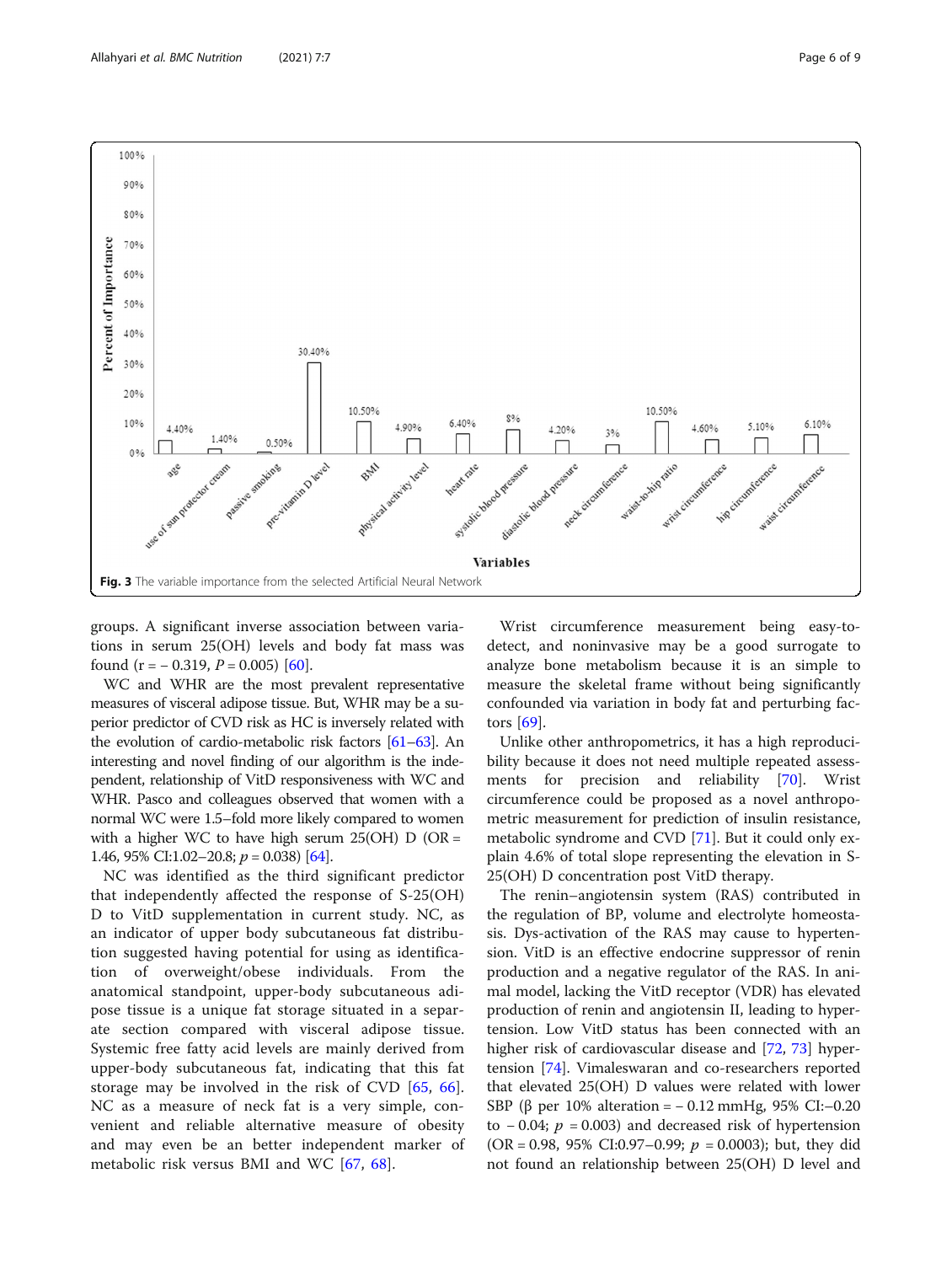<span id="page-6-0"></span>DBP (β =  $-0.02$  mmHg, 95% CI:–0.08 to 0.03; p = 0.37) [[75\]](#page-8-0). VitD can suppress renin biosynthesis with influencing the juxtaglomerular apparatus [[76\]](#page-8-0) and actually endothelial cells contain VDR, so offering a favorite vascular substrate for VitD to perform actions [[77\]](#page-8-0). Moreover, VitD can repress parathyroid hormone production, itself related with CVD, and can inhibit generation of pro-inflammatory cytokine [[78\]](#page-8-0), which has been contributed in the enhancement of arterial stiffness. In a metaanalysis including 46 trials with 4541 subjects, no effect of VitD supplementation was found on SBP and/or DBP [[79\]](#page-8-0). However, we could demonstrate that SBP and DBP is a modifier of 12.2% of incremental 25(OH) D in individuals on VitD supplements.

Moreover, responsiveness to VitD treatment is a multifactorial condition in which various parameters interact in non-linear biological pathways, which likely require a particular mathematical method, i.e. ANNs, to be understood. It has been suggested that ANN analysis offers a promising alternative to traditional statistical techniques for the statistical analysis of multivariate data in order to finding patterns in data encompassing many variables [[80](#page-8-0)]. In current study, the feed-forward ANN with back-propagation as the training algorithm has been used to computing the magnitude of response to supplementation concerning to cardiometabolic risk factors in large population. But this research was limited solely to the adolescent girls population. Regarding to the ethical consideration, we were not able to have a control group in the current study which is another of our limitation. Furthermore, the study was performed in January–April (from winter to spring). There is a significant increase in VitD at this time of year even without intervention. So, it is unclear whether the change in VitD during intervention was solely due to the supplementation or also because of seasonal exposure to sunshine or other factors. Therefore, it is required to interpret our data cautionally.

# Conclusion

Our findings are the first to relate anthropometric specific recommendations to reach serum 25(OH) D targets. The main predictors of increments in serum 25(OH) D concentration in response to supplement use were baseline VitD levels, WHR, BMI, SBP, HR, and WC respectively. However, prediction of Vit D response remains an open issue. Future studies are required to confirm these results and evaluated other plausible factors may be related to response to supplementation such as genetic factors, VitD type and dose as well as overall physical and psychological status in order to application to prevent VitD deficiency strategies in the general population.

#### Abbreviations

ANNs: Artificial neural networks; AUC: Area under the ROC curve; BP: Blood pressure; BW: Body weight; CVD: Cardiovascular disease; DBP: Diastolic blood pressure; ECL: Electrochemiluminescence; HR: Heart rate; HC: Hip circumference; SD: Standard deviation; SBP: Systolic blood pressure; METs: Metabolic equivalents; MetS: Metabolic syndrome; NC: Neck circumference; RAS: Renin–angiotensin system; WHR: Waist-to-hip ratio; WC: Waist circumference; VitD: Vitamin D; 25(OH)D: 25-hydroxyvitamin D3

#### Acknowledgements

We are thankful from all study participants and their parents.

#### Authors' contributions

EA, MG and AB conceived the idea of this qualitative study and contributed to its design. AB designed the interview schedules, conducted the interviews and analyzed them with EA and PH. SJM drafted the article with GF and edited all subsequent drafts. All authors read and revised the article, and approved the final version.

#### Funding

This study was funded by Mashhad University of Medical Sciences (grant nu#931188). The funding bodies had no role in any of the design, collection, analysis, interpretation of data, writing of the manuscript or decision to submit for publication.

#### Availability of data and materials

The datasets used and/or analyzed during the current study are available from the corresponding author on reasonable request.

#### Ethics approval and consent to participate

The study was approved by the Ethics Committee of Mashhad University of Medical Sciences (MUMS) (931188). All participants and their parents gave written informed consent to be interviewed, for the interviews to be audio recorded and used for research purposes and publication. (Trial registration: IRCT201509047117N7; 2015-11-25; Retrospectively registered).

#### Consent for publication

Not applicable as no personal data was used in this article.

#### Competing interests

The authors declare that they have no competing interests.

#### Author details

<sup>1</sup>Department of Epidemiology and Biostatistics, School of Health, Social Determinants of Health Research Center, Birjand University of Medical Sciences, Birjand, Iran. <sup>2</sup>Department of Biology, Biochemistry Unit, Alzahra University, Tehran, Iran. <sup>3</sup>Community Medicine, Community Medicine Department, Medical School, Sabzevar University of Medical Sciences, Sabzevar, Iran. <sup>4</sup> Division of Medical Education, Brighton & Sussex Medical School, Falmer, Brighton, Sussex BN1 9PH, UK. <sup>5</sup>Cellular and Molecular Research Center, Birjand University of Medical Sciences, Birjand, Iran. 6 Metabolic Syndrome Research Center, School of Medicine, Mashhad University of Medical Sciences, Mashhad, Iran.

#### Received: 13 September 2020 Accepted: 19 February 2021 Published online: 08 April 2021

#### References

- 1. Lips P. Worldwide status of vitamin D nutrition. J Steroid Biochem Mol Biol. 2010;121(1–2):297–300.
- 2. Feldman D, et al. The role of vitamin D in reducing cancer risk and progression. Nat Rev Cancer. 2014;14(5):342.
- 3. Behera KK, et al. Effect of vitamin D supplementation on thyroid autoimmunity among subjects of autoimmune thyroid disease in a coastal province of India: a randomized open-label trial. Nigerian Med J. 2020;61(5): 237.
- 4. Memon S, Alam A, Iftikhar S. The frequency of vitamin D deficiency in chronic kidney disease and its relation with baseline mineral bone markers. JPMA. 2020;70(3):432–6.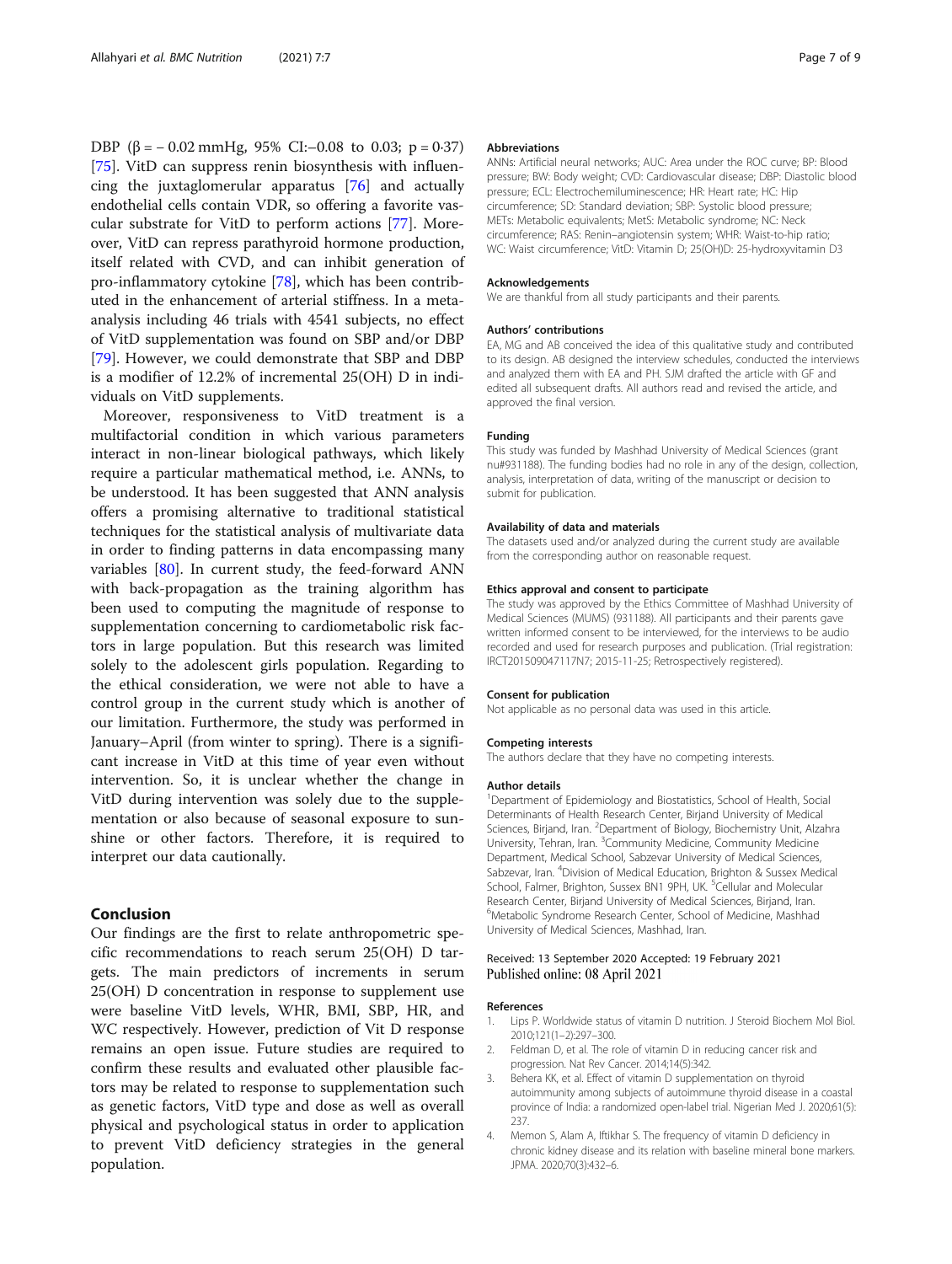- <span id="page-7-0"></span>5. Pettifor JM, Thandrayen K, Thacher TD. Vitamin D deficiency and nutritional rickets in children, in Feldman D, Pike JW, Adams J (eds): Vitamin D, ed 3. London: Elsevier; 2011. pp. 1107–28.
- 6. Akkermans MD, et al. Iron and vitamin D deficiency in healthy young children in Western Europe despite current nutritional recommendations. J Pediatr Gastroenterol Nutr. 2016;62(4):635–42.
- 7. Bahrami A, et al. High dose vitamin D supplementation is associated with a reduction in depression score among adolescent girls: a nine-week followup study. J Diet Suppl. 2018;15(2):173–82.
- Kaddam IM, et al. Prevalence of vitamin D deficiency and its associated factors in three regions of Saudi Arabia: a cross-sectional study. Saudi Med J. 2017;38(4):381.
- 9. Carrillo-Vega MF, et al. Vitamin D deficiency in older adults and its associated factors: a cross-sectional analysis of the Mexican health and aging study. Arch Osteoporos. 2017;12(1):8.
- 10. Deplanque X, Wullens A, Norberciak L. Prevalence and risk factors of vitamin D deficiency in healthy adults aged 18-65 years in northern France. La Revue de Med Interne. 2017;38(6):368–73.
- 11. Chao Y-S, et al. Vitamin D status of Canadians employed in northern latitudes. Occup Med. 2013;63(7):485–93.
- 12. Wagner CL, Greer FR. Prevention of rickets and vitamin D deficiency in infants, children, and adolescents. Pediatrics. 2008;122(5):1142–52.
- 13. Greene-Finestone L, et al. 25-Hydroxyvitamin D in Canadian adults: biological, environmental, and behavioral correlates. Osteoporos Int. 2011; 22(5):1389–99.
- 14. Sahota JK, Shaw N. Preventing vitamin D deficiency in children in the UK. Nurse Prescribing. 2014;12(12):596–602.
- 15. Smith S, et al. Space programs and space food systems. Nutritional Biochemistry of Space Flight. New York: Nova Science; 2009.
- 16. Mazahery H, von Hurst P. Factors affecting 25-hydroxyvitamin D concentration in response to vitamin D supplementation. Nutrients. 2015;7(7):5111–42.
- 17. Moon RJ, et al. Determinants of the maternal 25-hydroxyvitamin D response to vitamin D supplementation during pregnancy. J Clin Endocrinol Metab. 2016;101(12):5012–20.
- 18. Dixon T, et al. An overview of the prevalence of 25-hydroxy-vitamin D inadequacy amongst elderly patients with or without fragility fracture in the United Kingdom. Curr Med Res Opin. 2006;22(2):405–15.
- 19. Hollis BW, Wagner CL. The role of the parent compound vitamin D with respect to metabolism and function: why clinical dose intervals can affect clinical outcomes. J Clin Endocrinol Metab. 2013;98(12):4619–28.
- 20. Webb AR, Kline L, Holick MF. Influence of season and latitude on the cutaneous synthesis of vitamin D3: exposure to winter sunlight in Boston and Edmonton will not promote vitamin D3 synthesis in human skin. J Clin Endocrinol Metab. 1988;67(2):373–8.
- 21. Lips P, et al. A global study of vitamin D status and parathyroid function in postmenopausal women with osteoporosis: baseline data from the multiple outcomes of raloxifene evaluation clinical trial. J Clin Endocrinol Metab. 2001;86(3):1212-21.
- 22. Shrewsbury V, et al. Transition to adult care in adolescent obesity: a systematic review and why it is a neglected topic. Int J Obes. 2014;38(4):475.
- 23. Rivera JÁ, et al. Childhood and adolescent overweight and obesity in Latin America: a systematic review. Lancet Diab Endocrinol. 2014;2(4):321–32.
- 24. McGill A, et al. Relationships of low serum vitamin D3 with anthropometry and markers of metabolic syndrome and diabetes in overweightand obesity. Obes Metab. 2009;6(4):52–3.
- 25. Pereira-Santos M, et al. Obesity and vitamin D deficiency: a systematic review and meta-analysis. Obes Rev. 2015;16(4):341–9.
- 26. Ford ES, et al. Concentrations of serum vitamin D and the metabolic syndrome among US adults. Diabetes Care. 2005;28(5):1228–30.
- 27. Patel JL, Goyal RK. Applications of artificial neural networks in medical science. Curr Clin Pharmacol. 2007;2(3):217–26.
- 28. Ivanović D, et al. ANN prediction of metabolic syndrome: a complex puzzle that will be completed. J Med Syst. 2016;40(12):264.
- 29. Hirose H, et al. Prediction of metabolic syndrome using artificial neural network system based on clinical data including insulin resistance index and serum adiponectin. Comput Biol Med. 2011;41(11):1051–6.
- 30. Khayyatzadeh SS, et al. High-dose vitamin D supplementation is associated with an improvement in several cardio-metabolic risk factors in adolescent girls: a nine-week follow-up study. Ann Clin Biochem. 2018;55(2):227–35.
- 31. Holick MF, et al. Evaluation, treatment, and prevention of vitamin D deficiency: an Endocrine Society clinical practice guideline. J Clin Endocrinol Metab. 2011;96(7):1911–30.
- 32. Delshad M, et al. Reliability and validity of the modifiable activity questionnaire for an Iranian urban adolescent population. Int J Prev Med. 2015;6:3.
- 33. Khorasanchi Z, et al. Passive smoking is associated with cognitive and emotional impairment in adolescent girls. J Gen Psychol. 2019;146(1):68–78.
- 34. Wen Z, Liao W, Chen S. Production of cellulase by Trichoderma reesei from dairy manure. Bioresour Technol. 2005;96(4):491–9.
- 35. Cybenko G. Approximation by superpositions of a sigmoidal function. Math Control Signals Syst. 1989;2(4):303–14.
- 36. Kupusinac A, Stokić E, Doroslovački R. Predicting body fat percentage based on gender, age and BMI by using artificial neural networks. Comput Methods Prog Biomed. 2014;113(2):610–9.
- 37. Zhao Y-Y, et al. Characterization of new nitrosamines in drinking water using liquid chromatography tandem mass spectrometry. Environ Sci Technol. 2006;40(24):7636–41.
- 38. Holick MF, et al. Guidelines for preventing and treating vitamin D deficiency and insufficiency revisited. J Clin Endocrinol Metab. 2012;97(4):1153–8.
- 39. Rahmaniyan M. Effects of race, geography, body habitus, diet, and exercise on vitamin D metabolism. In: Feldman D, Pike JW, Glorieux FH, editors. Vitamin D second edition. London: Elsevier Academic Press; 2005. p. 789– 801.
- 40. Mo M, et al. A systematic review and meta-analysis of the response of serum 25-hydroxyvitamin D concentration to vitamin D supplementation from RCTs from around the globe. Eur J Clin Nutr. 2019;73:816–34.
- 41. Bhattacharyya MH, DeLuca HF. The regulation of rat liver calciferol-25 hydroxylase. J Biol Chem. 1973;248(9):2969–73.
- 42. Chen JS, et al. Hypovitaminosis D and parathyroid hormone response in the elderly: effects on bone turnover and mortality. Clin Endocrinol. 2008;68(2): 290–8.
- 43. Isaia G, et al. Prevalence of hypovitaminosis D in elderly women in Italy: clinical consequences and risk factors. Osteoporos Int. 2003;14(7):577–82.
- 44. Aloia JF, et al. Vitamin D intake to attain a desired serum 25-hydroxyvitamin D concentration. Am J Clin Nutr. 2008;87(6):1952–8.
- 45. Talwar SA, et al. Dose response to vitamin D supplementation among postmenopausal African American women. Am J Clin Nutr. 2007;86(6):1657– 62.
- 46. Fu L, et al. Common genetic variants of the vitamin D binding protein (DBP) predict differences in response of serum 25-hydroxyvitamin D [25 (OH) D] to vitamin D supplementation. Clin Biochem. 2009;42(10–11):1174– 7.
- 47. Putman MS, et al. A randomized clinical trial of vitamin D supplementation in healthy adolescents. J Adolesc Health. 2013;52(5):592–8.
- 48. Rodríguez-Rodríguez E, et al. Vitamin D in overweight/obese women and its relationship with dietetic and anthropometric variables. Obesity. 2009;17(4): 778–82.
- 49. Tamer G, et al. Is vitamin D deficiency an independent risk factor for obesity and abdominal obesity in women? Endokrynol Polska. 2012;63(3):196–201.
- Vilarrasa N, et al. Low 25-hydroxyvitamin D concentrations in obese women: their clinical significance and relationship with anthropometric and body composition variables. J Endocrinol Investig. 2007;30(8):653–8.
- 51. Snijder MB, et al. Adiposity in relation to vitamin D status and parathyroid hormone levels: a population-based study in older men and women. J Clin Endocrinol Metab. 2005;90(7):4119–23.
- 52. Mutt SJ, et al. Inhibition of cytokine secretion from adipocytes by 1, 25 dihydroxyvitamin D3 via the NF-κB pathway. FASEB J. 2012;26(11):4400–7.
- 53. Mutt SJ, et al. Vitamin D and adipose tissue—more than storage. Front Physiol. 2014;5:228.
- 54. Vimaleswaran KS, et al. Causal relationship between obesity and vitamin D status: bi-directional Mendelian randomization analysis of multiple cohorts. Plos Med. 2013;10(2):e1001383.
- 55. Lee P, et al. Adequacy of vitamin D replacement in severe deficiency is dependent on body mass index. Am J Med. 2009;122(11):1056–60.
- 56. Heaney RP, et al. Human serum 25-hydroxycholecalciferol response to extended oral dosing with cholecalciferol. Am J Clin Nutr. 2003;77(1): 204–10.
- 57. van Groningen L, et al. Cholecalciferol loading dose guideline for vitamin Ddeficient adults. Eur J Endocrinol. 2010;162(4):805–11.
- Zwart SR, et al. Response to vitamin D supplementation during Antarctic winter is related to BMI, and supplementation can mitigate Epstein-Barr virus reactivation. J Nutr. 2011;141(4):692–7.